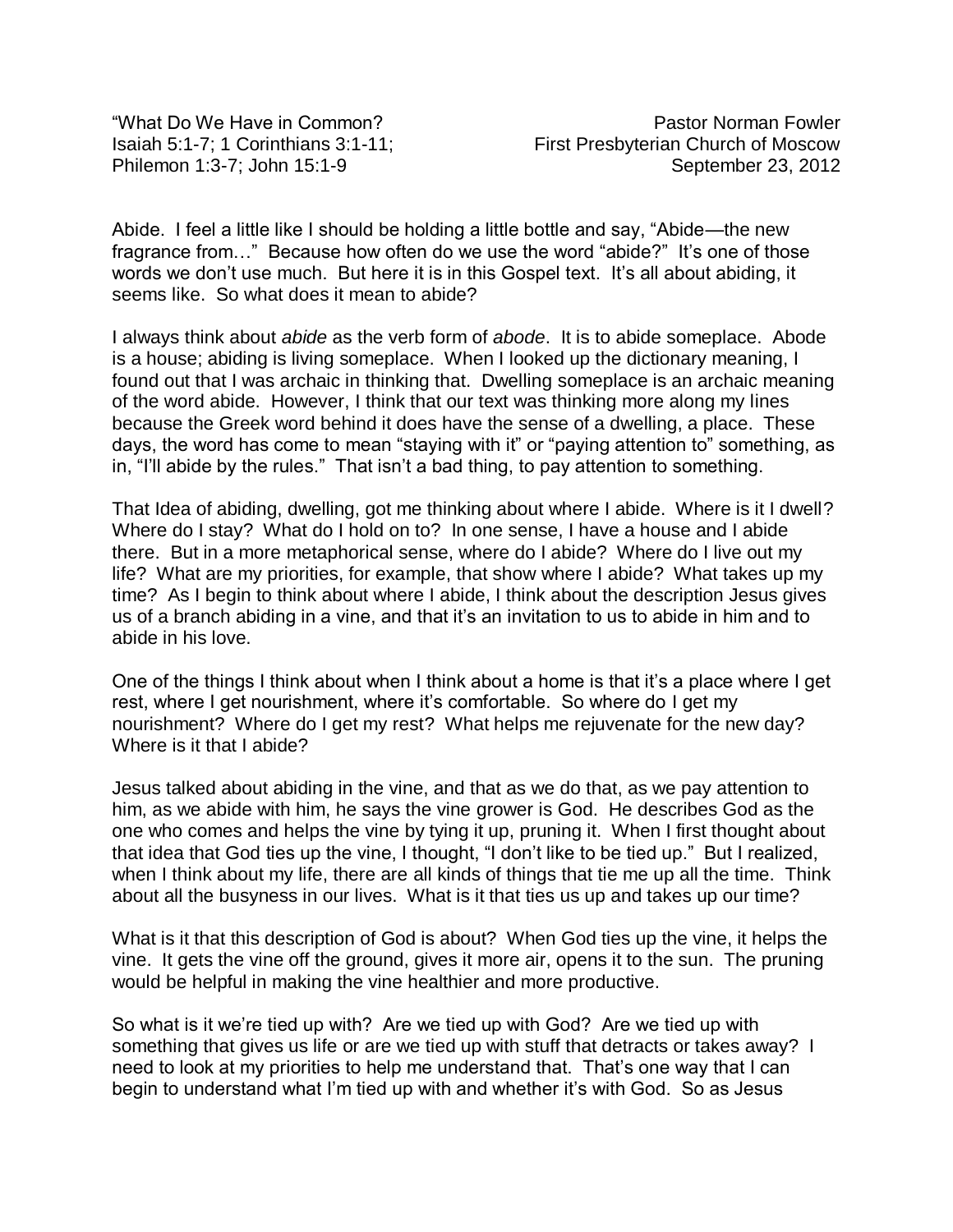invites us to abide with him and recognize that he is the place where we can get our nourishment and refreshment, and that we are connected as a branch to the vine, we will be more full of life and productive.

Another thing that I got to thinking about in describing that is looking at a branch, and realizing that that branch can only be right where it is, attached to the vine, if it's going to live. I can't take it off somewhere else all by itself. The point is that in general, for a branch to live, it needs to be connected to the vine. When it's connected to the vine, it's next to all the other branches. Because there is a common vine, it becomes part of a community, part of the plant. So when we talk about cultivating community, it means allowing our lives to be shaped in a way in which we are connected to the vine and together to the community of faith. Once we're here making some kind of connection, what happens to the branch. We expect over time for it to grow and to produce grapes. Isn't that what was being talked about in Isaiah? As God invites us in to know where we get nourishment and refreshment, and as God invites us to know the wonder of that grace and love, that then we are to grow and to be healthy. That's wonderful in itself. But then there are the grapes. Our lives begin to produce something as well. What is it? Is it sour grapes, or are they sweet? God invites us to produce sweet grapes, described in Isaiah as justice and righteousness. God invites, as we abide with him, to let ourselves grow and produce what is sweet.

I think the Philemon passage points this out when Paul says, "I pray that your fellowship in faith…" He is recognizing that as we allow ourselves to abide in the vine, we have that fellowship in faith. That fellowship is the word "koinonia" which is often translated as "sharing" –sharing our lives. So it's about that sharing. "…that your fellowship in faith may come to expression in the full knowledge of the good work we can do for Christ." Again, he's talking about those sweet grapes that we can produce, the goodness that we can express for Christ.

Then you have to think about what that goodness is. What is the sweetness of our lives? How are we not sour grapes, but sweet? That idea that it's for Christ, I think, helps us out because we know what Christ was about. He's about bringing God's love, about showing a new way, about giving us life, so it's about the ways that we help out with that, how we share in that goodness and grace, how we show love. We can begin to look at our actions and to determine whether they seem sweet or sour.

I think we all have a sense of what Christ is about and the love he calls us to, the goodness that we can do for Christ. So using a phrase that is popular right now, maybe we should just do it. But, it's interesting to me that that's not exactly what Paul says. He doesn't say, "just do it." When I recognized that, it made me think about that phrase, "just do it." What am I supposed to do? Anything? There are some things that I think about that if I did them it would not be good. There's a subtle sense in that phrase that you should do whatever you want to do. It's all about me. I realize that's not good. What I see in this phrase from Philemon is Paul saying to do it in the full knowledge of the good. How do you have full knowledge of the good? You have to think about it. So often, the sense is that I just want to do something and yet he's inviting us here to